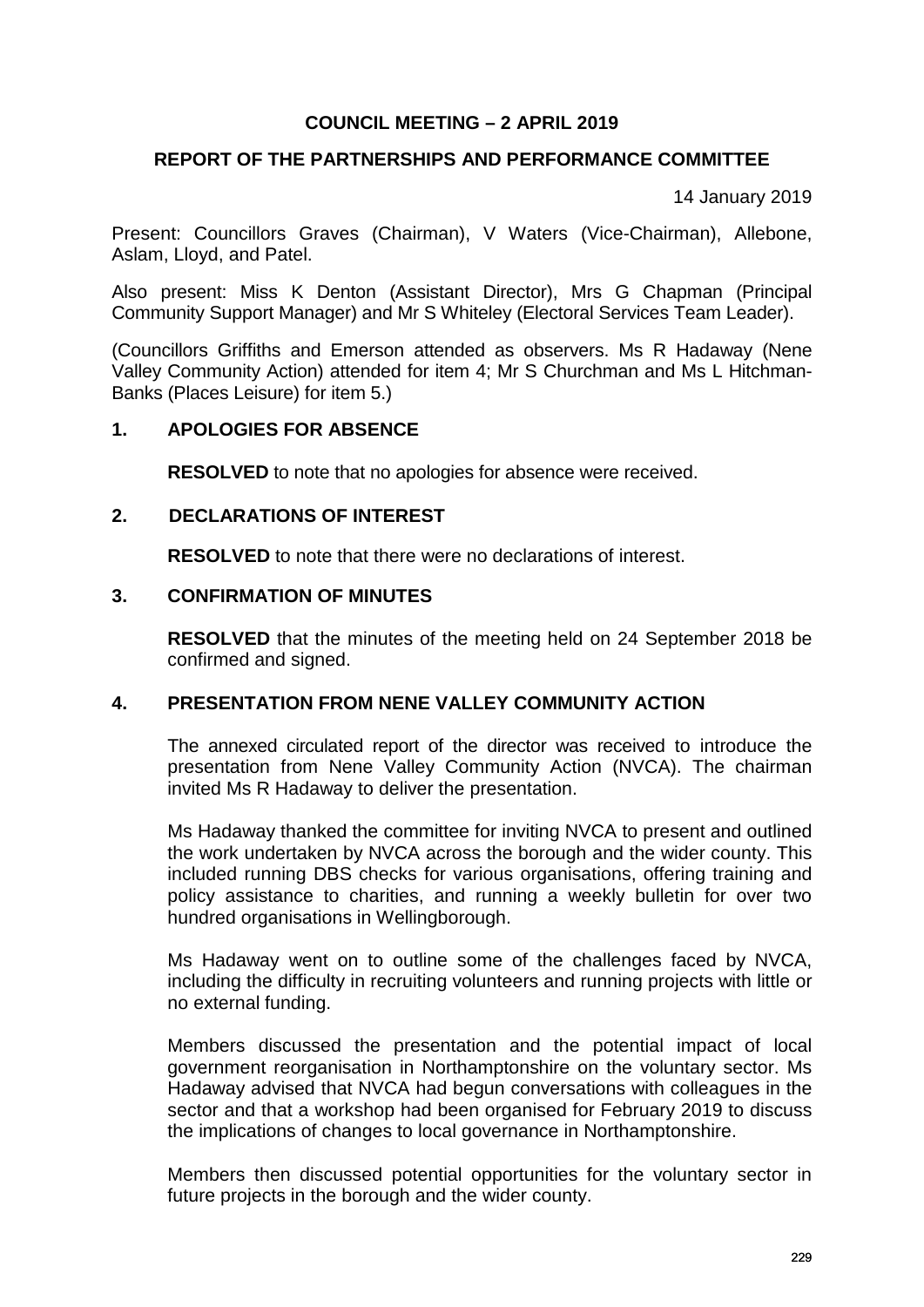The chairman thanked Ms Hadaway for her presentation and commended NVCA for their work done in the borough.

**RESOLVED** that the presentation be noted.

#### **5. PLACES LEISURE PERFORMANCE REPORT**

The annexed circulated report of the director was received to introduce a presentation from Places Leisure. The chairman invited Mr S Churchman and Ms L Hitchman-Banks to deliver the presentation.

Mr Churchman began by outlining some of the work undertaken both at the Waendel and Redwell leisure centres over the past year, explaining that following the refurbishment of Waendel Leisure Centre membership numbers had returned to a similar position, and membership initiatives had been brought in to compete with new low-cost fitness providers nearby.

He went on to provide details of schemes involved to promote exercise classes and swimming for children, with Places Leisure continuing to provide free swimming for 7,000 children despite government funding for the scheme being cut. He also provided members with detail of a council funded Pool Pod, helping users with mobility issues gain access to the swimming pool and generating a 20% increase in this type of user.

Mr Churchman closed the presentation by looking forward to 2019, explaining to members that Places Leisure were looking to grow membership, get 2,000 children into learning to swim schemes, increase community participation and improve the energy efficiency of both buildings.

Ms Hitchman-Banks then informed members of the GP referral and self-referral schemes run by Places Leisure, including successful walking football and fall prevention programmes for the elderly.

Members discussed the upcoming projects at Redwell, including the 3G pitch, and the supporting facilities at Redwell Leisure Centre.

Mrs Chapman informed the committee that discussions between senior officers and Places Leisure had taken place with regard to future opportunities at Redwell Leisure Centre. It was intended to present some proposals to members in the coming months once these had been explored further.

The chairman thanked Mr Churchman and Ms Hitchman-Banks for the presentation.

**RESOLVED** that the presentation be noted.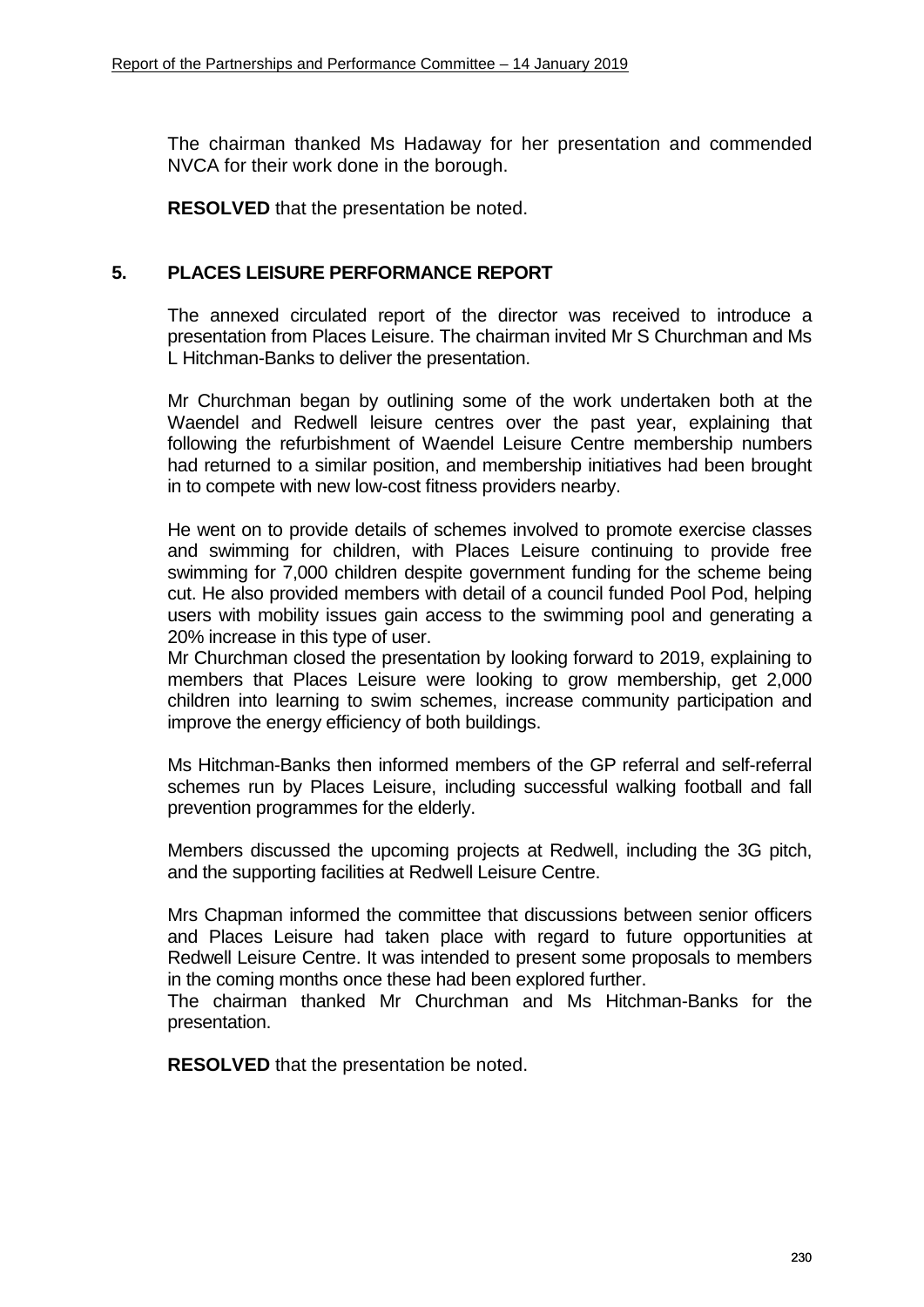## **6. PERFORMANCE: COMPLIMENTS, COMMENTS AND COMPLAINTS AND FREEDOM OF INFORMATION – 1 APRIL 2018 TO 30 SEPTEMBER 2018**

The annexed circulated report of the assistant director was received to inform the committee of the council's performance, including Wellingborough Norse, during the first half of 2018-19 in handling customer feedback, including complaints which had been referred to the Local Government and Social Care Ombudsman (LGSCO).

Members discussed the report with some focus on the number of complaints generated by Wellingborough Norse. Members considered the reasons for these complaints and the difficulties in effectively combatting fly tipping and missed bin collections.

**RESOLVED** that the report be noted.

Chairman

The meeting closed at 8:25pm.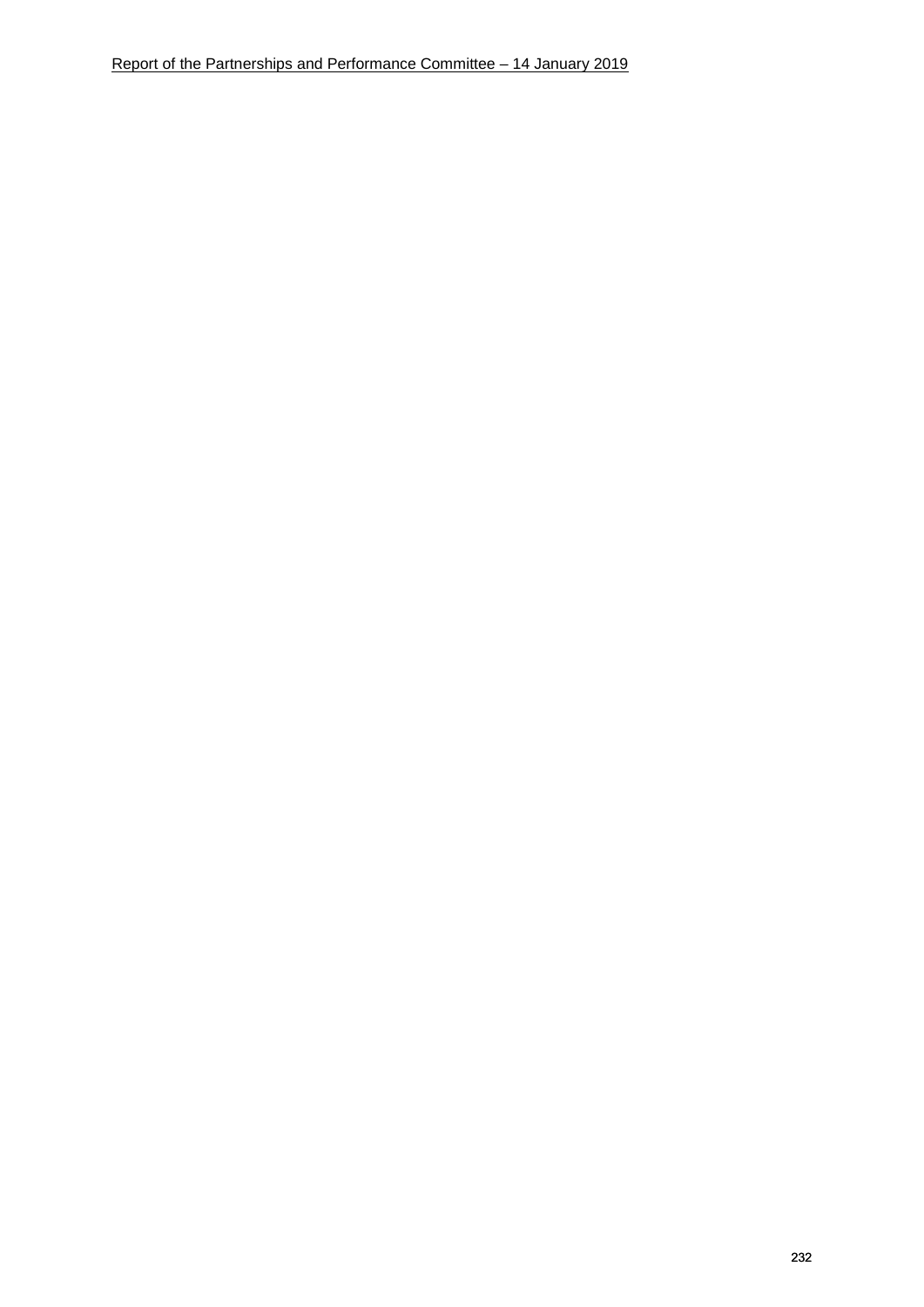## **COUNCIL MEETING – 2 APRIL 2019**

# **REPORT OF THE DEVELOPMENT COMMITTEE**

18 March 2019

Present: Councillors Carr, (Chairman), Skittrall, (Vice-Chairman), Anslow, Ekins, Emerson, G Lawman, L Lawman, Maguire, Partridge-Underwood, Patel, Walia and V **Waters** 

Also present: Mr A Piper (Assistant Director/Committee Manager), Miss J Thomas (Director), Mrs V Phillipson (Principal Property and Projects Manager), Mr J Murray (Economic Development and Delivery Officer) and Mrs C A Mundy (Democratic Services Officer - Committees). Mr S Darcy (Director) and Mr E Symons (Assistant Director) attended as officers observing.

(Councillor Griffiths attended as an observer).

#### **1. APOLOGIES FOR ABSENCE**

**RESOLVED** to note that apologies for absence were received from Councillors Bell, Graves and Watts.

## **2**. **DECLARATIONS OF INTEREST**

**RESOLVED** to note that in accordance with the Localism Act 2011, the council's code of conduct and the council's constitution, the following declaration was made:

| Name of<br><b>Councillor</b> | <b>Minute No.</b> | <b>Reason for declaration</b> |
|------------------------------|-------------------|-------------------------------|
| Skittrall                    | Min. $5-$         | Registerable – BCW appointed  |

Skittral Wellingborough BID - director on the BID Re-ballot 2019 gisterable – BCW appointed

#### **3. MINUTES SILENCE IN MEMORY OF THE VICTIMS OF THE ATTROCITY IN NEW ZEALAND**

The chairman and all present observed a minutes silence in memory of all those who lost their lives on Friday 15 March 2019 in New Zealand.

#### **4. CONFIRMATION OF THE MINUTES OF THE DEVELOPMENT COMMITTEE HELD ON 17 SEPTEMBER 2018**

The minutes of the development committee of 4 February 2019 were received.

**RESOLVED** that the minutes of the development committee of 4 February 2019 be approved.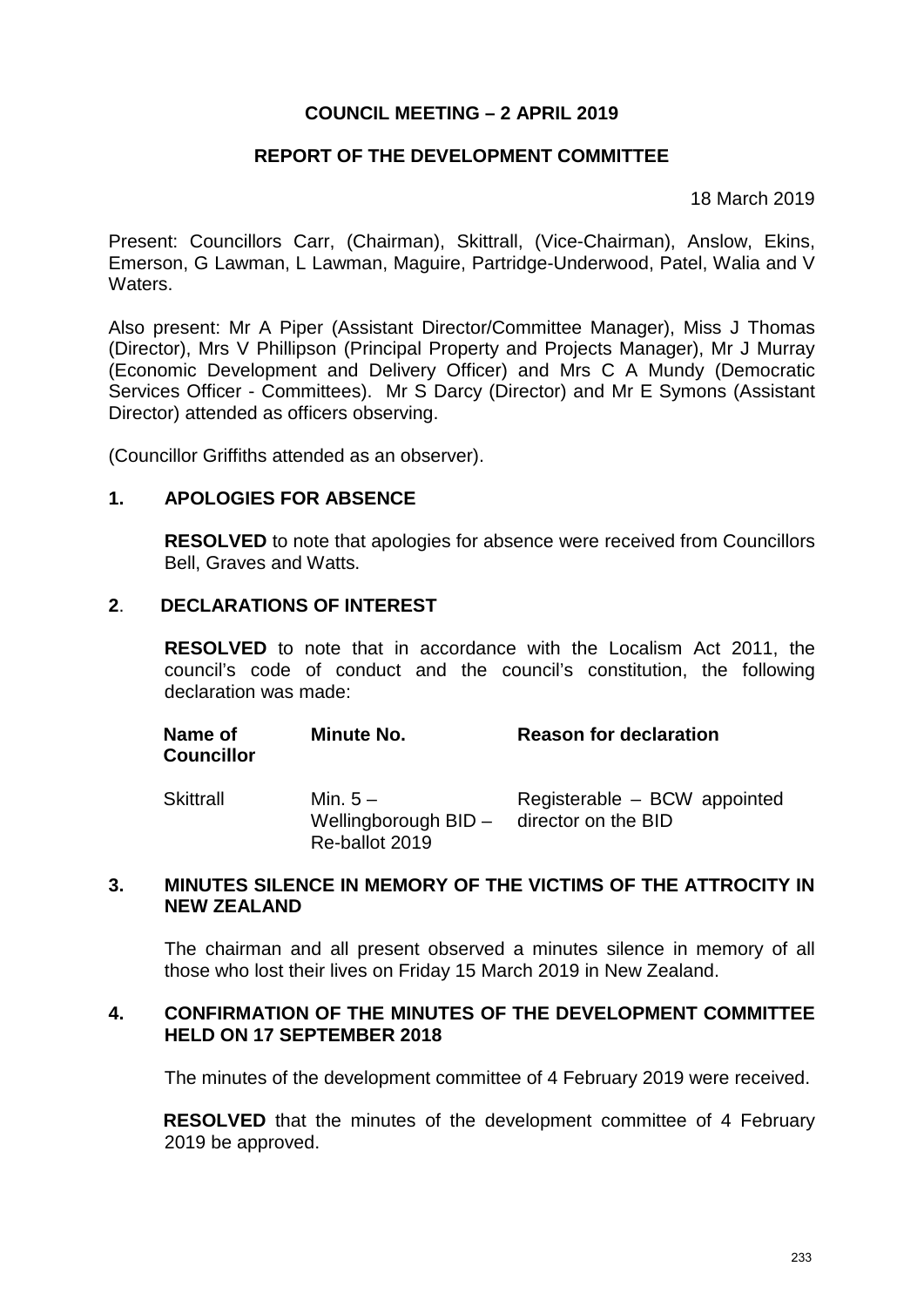# **5. WELLINGBOROUGH BUSINESS IMPROVEMENT DISTRICT (BID) – RE-BALLOT 2019**

The report of the managing director was received in relation to the proposal of the BID to re-ballot for the period 2019-2024.

Before leaving the chamber, Councillor Skittrall addressed the meeting and explained that he had been appointed as the council representative on the BID since April 2018. During his time on the BID he had formed a positive working relationship with the board. He supported the events and businesses and considered that one of the key benefits was the cost of recycling which delivered savings to the levy payers. He cautioned members to consider all factors when making their decision. Members asked some points of clarification which Councillor Skittrall suggested they raise with the speaker.

Councillor Skittrall left the meeting, having declared an interest, and did not return.

The chairman welcomed Mr John Cable from the BID and allowed him to address the meeting.

Mr Cable explained the concept of the BID which enabled local businesses to control their local working environment in the town centre, upon payment of a levy. He detailed the services delivered by the BID using the £1m of investments they estimate to secure over the next 5 years, including the provision of hanging baskets, a recycling scheme, improvements to the environment, marketing and promotion including via the BID website and social media pages, events such as the Medieval festival, Wellifest, Chillifest, the Beach, Christmas lights switch-on and continental markets, and the monitoring of footfall. He referred to the general benefits of being part of the BID and membership of the BID, explaining that any levy payer is eligible to become a member and members can be nominated to serve on as a director on the board.

The chairman thanked Mr Cable and asked members if they wished to ask questions or points of clarification of him.

A number of issues were raised with Mr Cable, as summarised below:

- Membership of the BID Board questions were asked as to who was eligible to be a member, how members were elected, how frequently membership changed, how many people sit on the board, and whether levy payers know what they have to do to apply to become a member?
- Mr Cable responded to these queries confirming that a BID levy payer had to be nominated by another BID levy payer to be put forward to be a member of the board. A director of the board would have to be a BID member as required by Companies House. Voting would generally take place at the AGM, though members could be co-opted mid-term; over the period of the eight years of the BID there had been changes to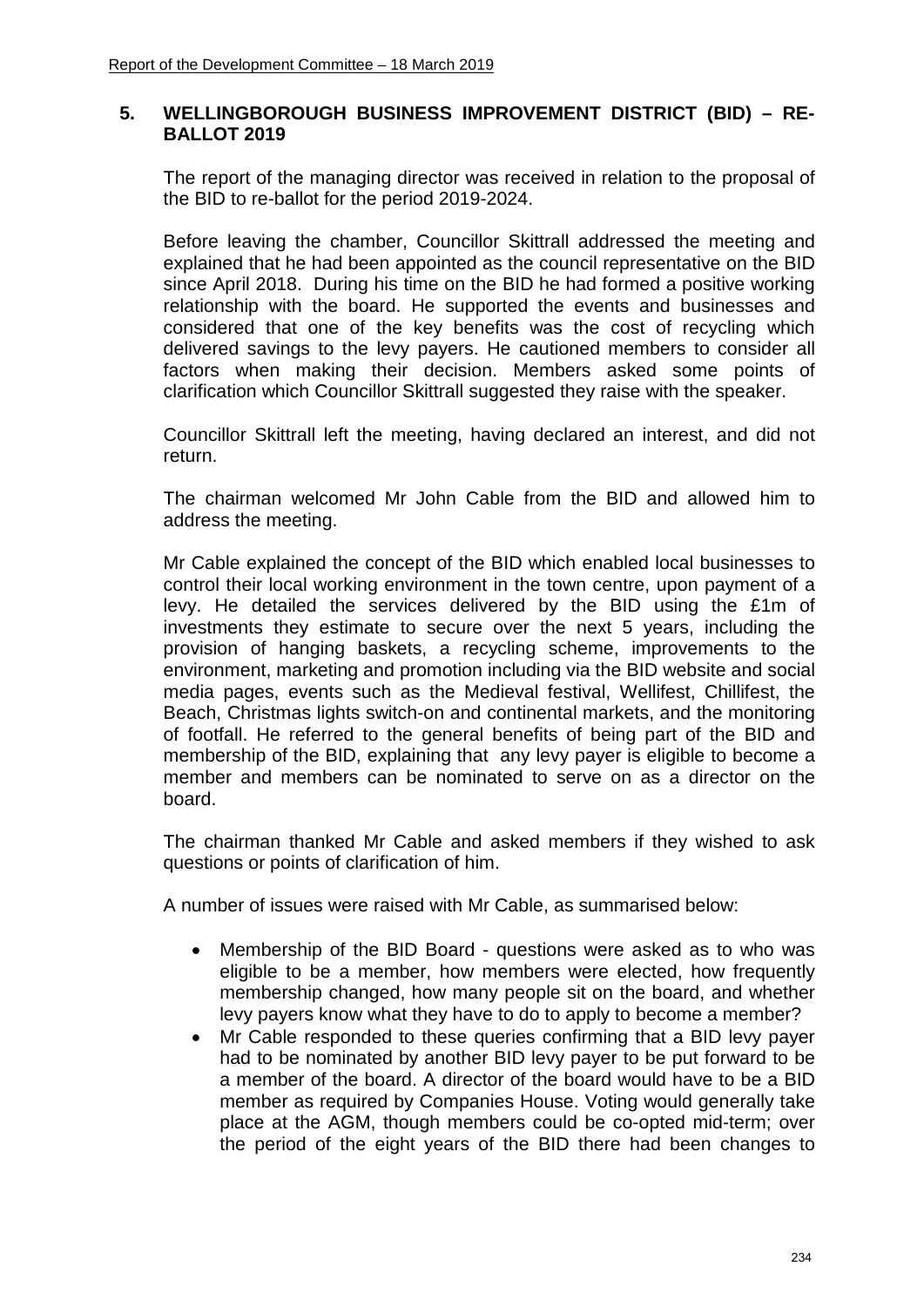membership with on average of two or three changes each year. An election would take place if there were more nominations than places.

- Minutes of meetings and governance questions were asked about the minutes of the board and whether these were in the public domain and whether BID levy payers received copies of the 'articles of association' and other governance information.
- Mr Cable clarified that the minutes were not public documents but that they were available to all BID members on the website. Councillor Skittrall, as a director of the board, received a copy and could pass the information onto the council if he so wished. With regard to the articles of association each director had a copy and this was also available on the website for BID members. Each business is provided with a Welcome Pack which includes a membership form and an explanatory letter. Generally no application is refused unless there was concern over the application not being for the betterment of the BID.
- Five year plan some concern was expressed that the five year plan contained insufficient detail and had no innovative ideas for future events, with little that was new for businesses. The proposal did not demonstrate any new ideas for the businesses in the town centre and did not provide any sense of direction to address the national concerns facing town centre high streets. A question was also raised about how an increase in footfall was evidenced when events were held and how this affected businesses.
- Mr Cable responded stating that the business plan was drawn following consultation with levy payers and reflected their wishes. Four major events were held each year with four smaller events; hanging baskets were placed throughout the town to enhance the appearance and environment and the recycling initiative saved a considerable amount of money. Footfall was monitored by a camera located near to Castello Lounge for the town centre and also in the Swansgate Centre. Mr Cable had particularly spoken to retailers after the Chillifest and had been informed that the event had brought a lot of additional custom to their businesses.
- Financing the financing of the BID was raised with members asking where additional funding was received from and how expenditure was financed, such as salaries, events etc. The costs for recycling were queried and evidence sought that the current system was a financial benefit to levy payers.
- Mr Cable confirmed that funding came from the levy paid by BID payers and grant funding from Northamptonshire Community Foundation and Lottery funding for some events. Professional costs, including rent, were kept to a minimum with only Mr Cable and one other being employed. Funding that was previously spent on the Beach had been diverted to pay for a town centre app and the Christmas lights switch on funding had been used to fund a Christmas 'Golden Ticket' car promotion. Costs for recycling had been ascertained from quotations previously received and information obtained and this indicated that it was good value for money.
- Number of participants Members asked how many businesses were associated with the BID.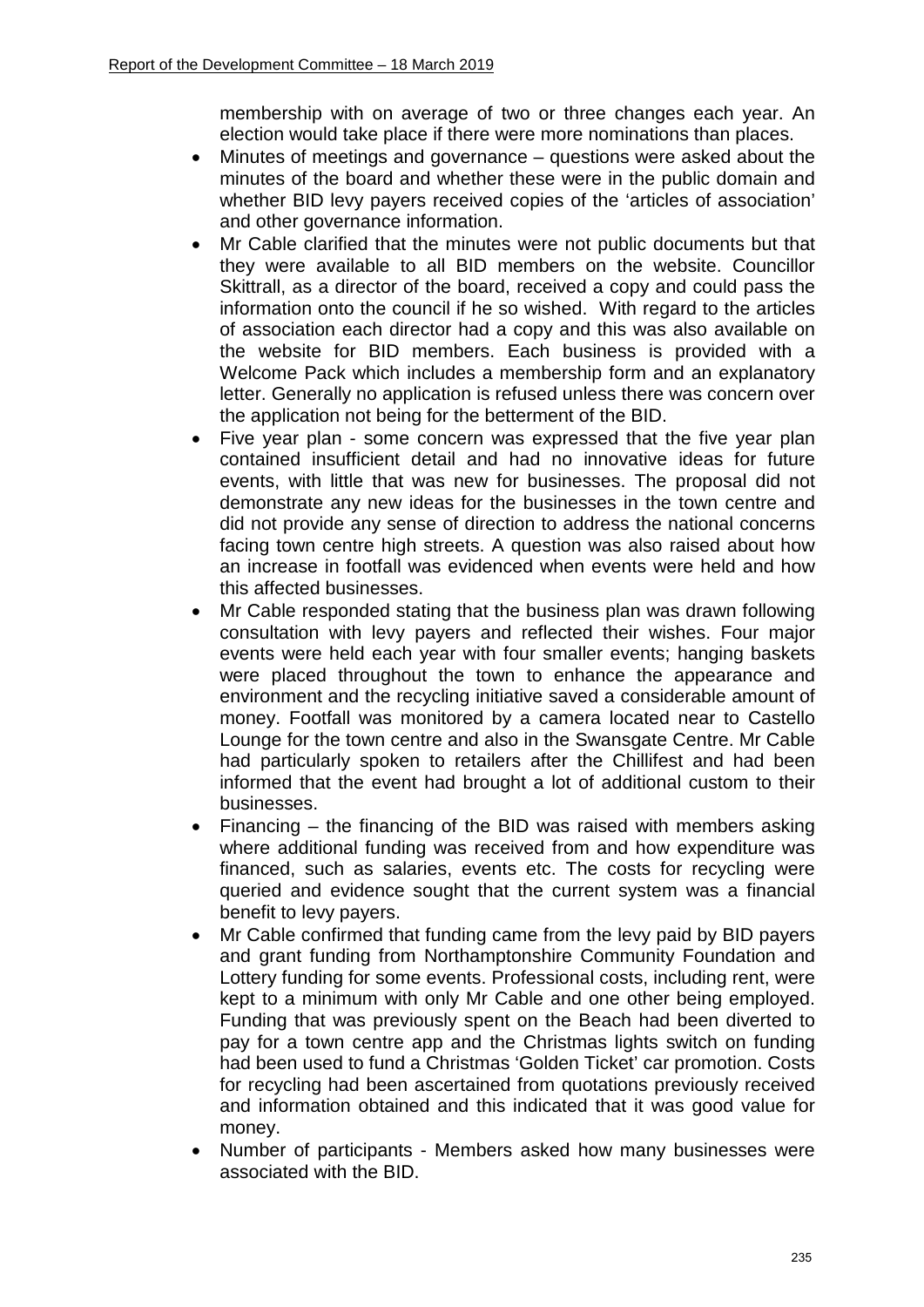- Mr Cable clarified that there were 319 BID levy payers and 55 members.
- Unitary Council There was a strong possibility that the borough council would be part of a much larger unitary council from 2020 and Mr Cable was asked if consideration had been given to there being a 'Super Bid' to cover all four of the town centres that fall within the unitary council? A question was also raised about working with other BID areas generally.
- Mr Cable considered that a BID involving all four town centres would be unmanageable and not workable as they each had individual needs and requirements. He confirmed that he worked with other BID area managers and that meetings between the Bedford, Northampton and Milton Keynes BIDs were held on a bi-monthly basis.

The chairman thanked Mr Cable for attending the meeting and answering members' queries. He asked the report author, Mr Murray, to present the report.

Mr Murray had nothing further to add to his report but was happy to take questions.

The report explained that a business improvement district is a business led initiative that gives a business the power to manage and improve their own operating environment to enable it to directly benefit employees, clients and customers.

The council had voted for the establishment of Wellingborough Town Centre BID in 2011 for a three year period and had endorsed it for a second period between 2014 and 2019. The current BID comes to an end on 31 May 2019.

A business plan had been produced by the BID, as appended to the report. This had been sent to all businesses that are eligible to vote. It was proposing to continue the BID for a further five year period from 1 June 2019 to 31 May 2024. The business plan detailed its achievements, including the investment of nearly £2m and delivery of support to over 100 businesses, and the delivery of projects based on the themes of the town centre environment, business support, marketing and promotion and events. It also contained information on the initiatives and events that would be provided over the next five years, though these were considered to be limited, and explained how the BID would maintain and enhance the current initiatives, events and themes.

The BID had carried out a consultation in February 2019 to seek the views and opinions of the businesses in the town and the results were appended to the report.

Also appended to the report were the following: Appendix 1 – BID business plan 2019-2024; Appendix 2 – BID achievements 2011-14 and 2014-2019; Appendix 3 – BID February 2019 survey questions and results; Appendix 4 – List of BVW properties in BID area;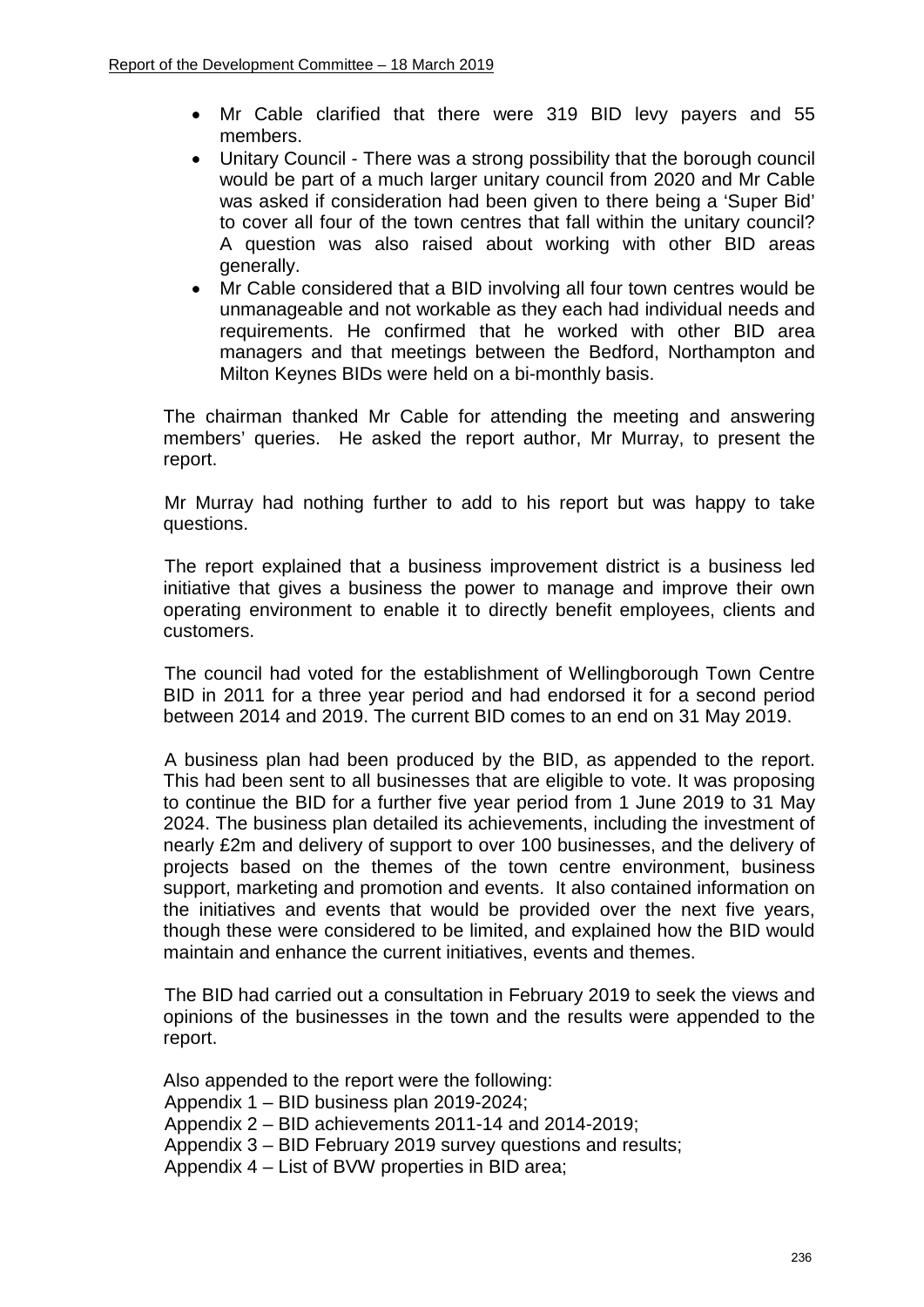Appendix 5 – BID baseline and operating agreements; Appendix 6 – BID area

The council owned 18 properties in the BID area paying £9780 per annum in BID levy and as such has 18 votes. The BID has 319 hereditaments all of who get a vote. To continue with the BID, businesses were being asked to vote 'yes' or 'no' via a postal vote which had opened on 28 February and would close on 28 march 2019. The outcome would be made public on 29 March 2019.

Whilst the council does not benefit directly from the BID initiative, the tenants of the 18 properties that the council rent to, do benefit from the initiatives that the BID provide.

Detailed in the report were two tables showing the 'Pros' and 'Cons' of voting 'yes' or 'no'.

In respect of a 'no' vote, members were informed that the council had recently appointed a town centre project co-ordinator who had capacity to work on town centre projects including the market, public realm and other initiatives as well as looking at initiatives to support businesses. Some funding would also be available for town centre events, which the council had partially utilised to deliver the beach and the Christmas lights switch on in 2018. Work is also ongoing on an expression of interest for the future High Street funding which could provide funds to bring forward further projects.

Work is progressing on various projects and opportunities that cover some of what the BID delivers, including the provision of the signposting business support tool called Enterprising Wellingborough, which would be able to host events and support businesses.

Members debated the options before them and shared the positives and negatives of continuing with the BID.

The chairman asked members to vote on whether they wished to vote 'yes' and support the participation of the council in the Wellingborough Town Centre Business Improvement District (BID) for the period of 2019-2024.

On being put to the vote there were three votes in favour and seven votes against the council voting 'yes' to continue with the Wellingborough Town Centre Business Improvement District (BID) for the period 2019-2024.

This became the substantive motion.

The chairman put the substantive motion to the vote that the council did not wish to continue with the Wellingborough Town Centre Business Improvement District (BID).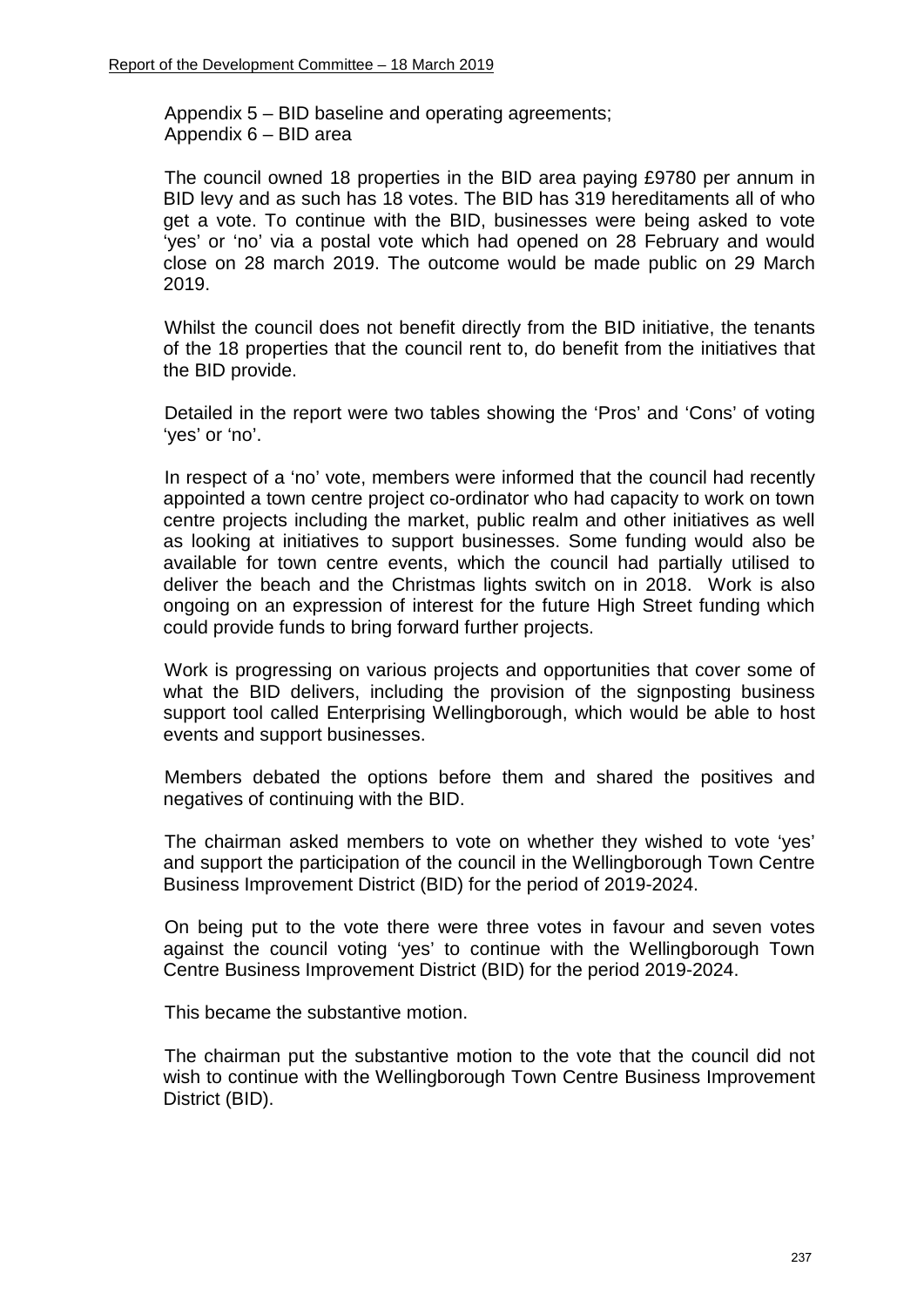This was declared carried with seven votes in favour and three votes against voting not to continue with the Wellingborough Town Centre Business Improvement District (BID) for the period 2019-2024.

The chairman then referred members to the instruction to be given to the Assistant Director (Corporate Landlord), it was confirmed that, following the above decision, he be instructed to vote 'no' in respect of the 18 town centre properties.

# **RESOLVED** that:

- (i) the council will vote not to support the continuation of the Wellingborough Town Centre Business Improvement District (BID) for 2019-2024;
- (ii) the Assistant Director (Corporate Landlord) be instructed to vote 'no' for the council's 18 town centre properties, and not support the continuation of the Wellingborough Town Centre Business Improvement District (BID) for 2019-2024

Chairman

The meeting concluded at 8.30pm.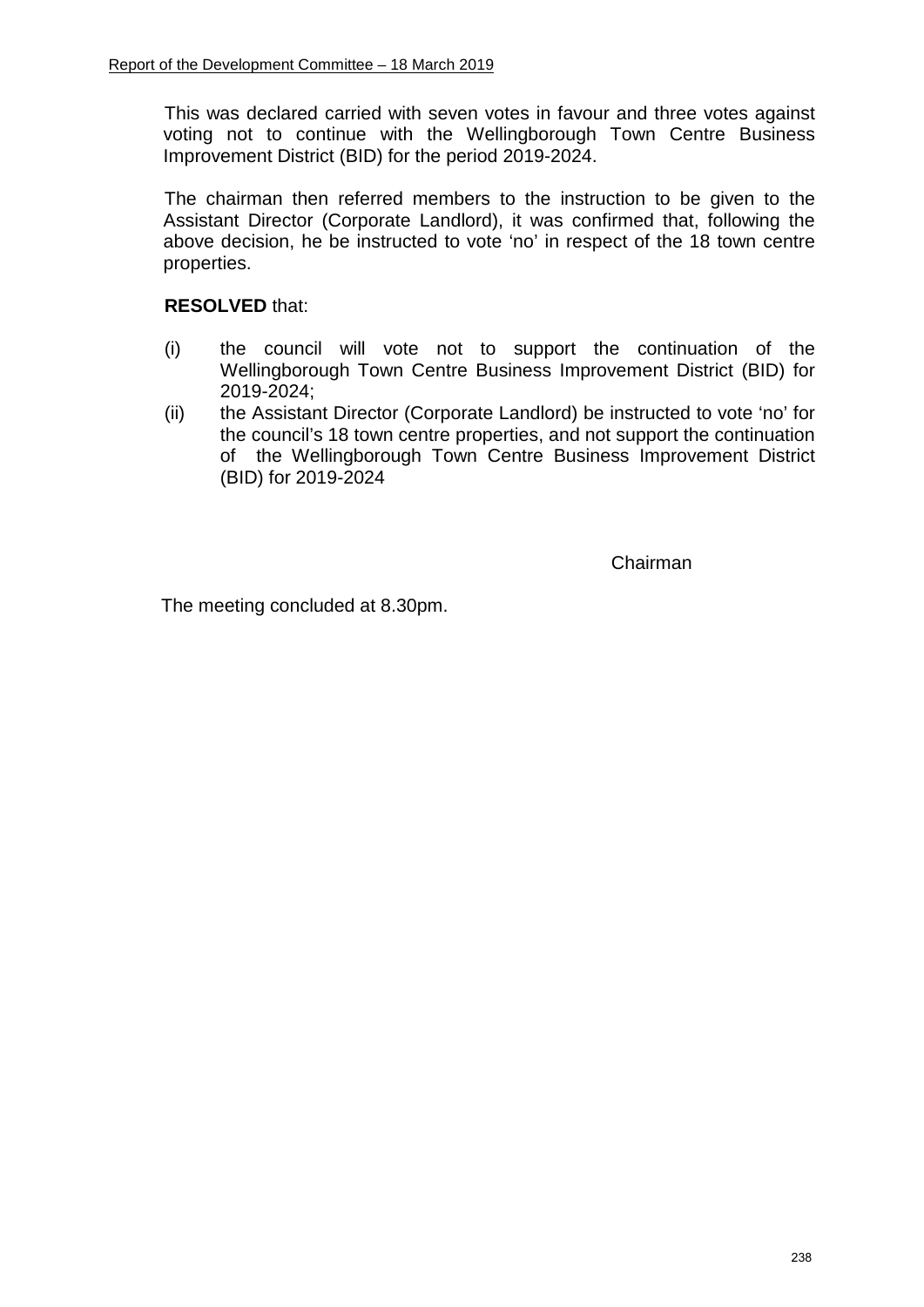# **COUNCIL MEETING – 2 APRIL 2019**

# **REPORT OF THE RESOURCES COMMITTEE**

20 March 2019

Present: Councillors Griffiths (Chairman), Partridge-Underwood (Vice-Chairman) and Councillors Bell, Allebone, Carr, Emerson, Francis, Harrington, L Lawman, Morrall, Scarborough, Simmons and M Waters.

Also present: Mrs L Elliott (Managing Director), Miss J Thomas (Director of Place and Strategic Growth), Mr S Darcy (Director/S151 Officer/Committee Manager), Mr A Piper and Mr E Symons (Assistant Directors), Mrs J O'Connell (Finance Manager) and Mrs C A Mundy (Democratic Services Officer - Committees).

(Councillor G Lawman attended as an observer.)

## **1. APOLOGIES**

Apologies were received from Councillors Graves and Henley.

## **2. DECLARATIONS OF INTEREST**

**RESOLVED** to note that in accordance with the Localism Act 2011, the council's code of conduct and the council's constitution, no declarations were made.

## **3. CONFIRMATION OF THE MINUTES OF THE RESOURCES COMMITTEE MEETING HELD ON 6 FEBRUARY 2019**

The minutes of the resources committee, held on 6 February 2019, were received.

**RESOLVED** that the minutes of the resources committee, held on 6 February 2019, be confirmed and signed.

(The chairman agreed to bring forward exempt agenda item 11 – Terms and Conditions of employment.)

# **4. EXCLUSION OF PRESS AND PUBLIC**

**RESOLVED** that the press and public be excluded from the meeting during consideration of the following items in accordance with section 100A(4) to the Local Government Act 1972 on the grounds that they would involve the likely disclosure of exempt information of the description shown in schedule 12A to the Act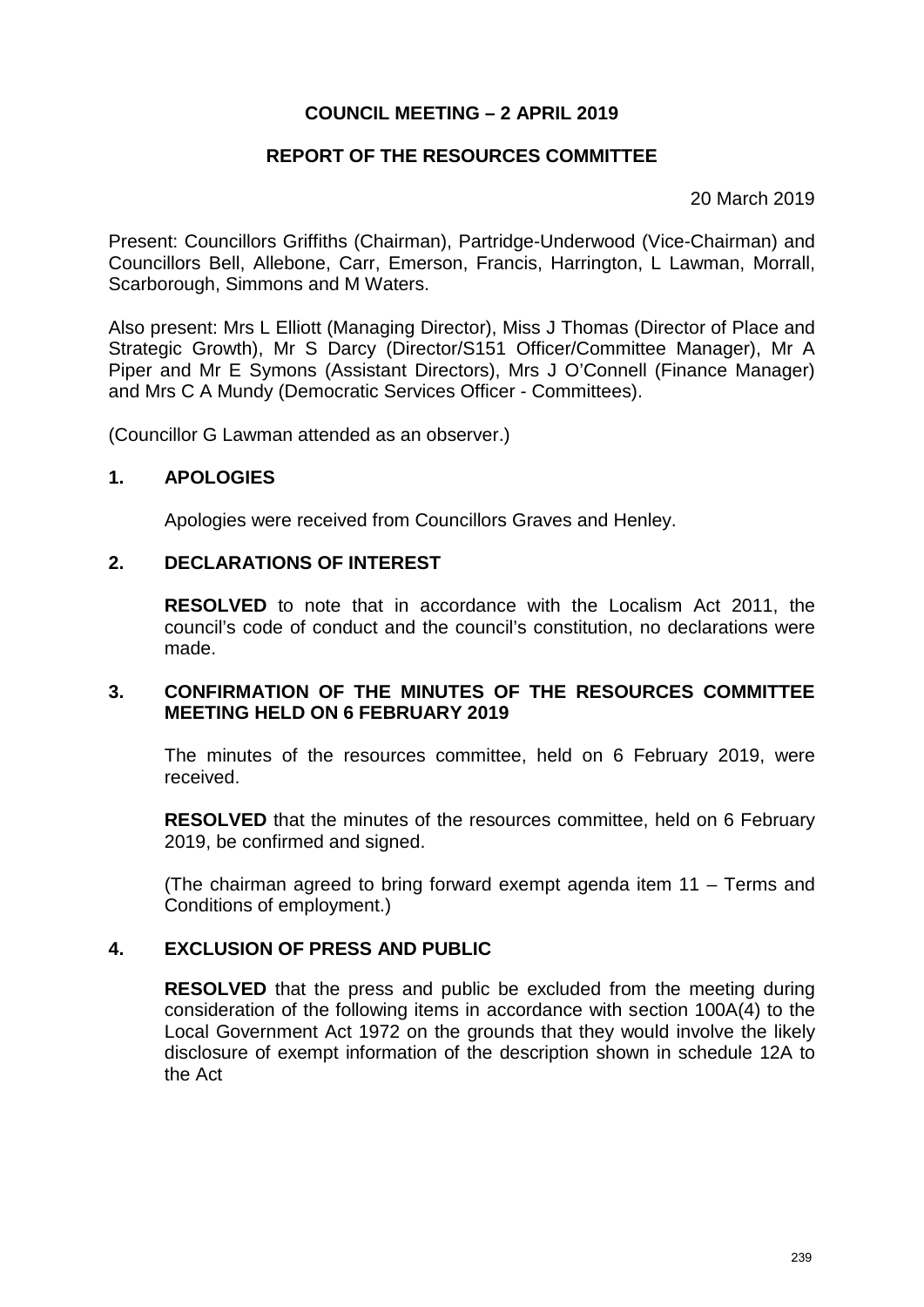#### **Minute No. Item Exemption**

5 Terms and conditions of employment E3 & E4

(All officers and members of the public, other than the clerk, left the meeting.)

# **5. TERMS AND CONDITIONS OF EMPLOYMENT**

The annexed circulated exempt report of the head of paid services was received to propose a revision to the council's compensatory redundancy pay multiplier, as permitted under the Government's (Early Termination of Employment) (Discretionary Compensation) Regulations 2006, with the aim of harmonising terms and conditions of employment with the neighbouring authorities who are anticipated to merge into the North Northamptonshire unitary model, these being Corby, East Northants and Kettering.

The chairman welcomed Sam Maher, Director of Human Resources and Member Development at East Midlands Councils to the meeting to answer any queries raised by members.

 Miss Mayer presented the report and explained the benefit of revising the discretionary redundancy pay multiplier for the purpose of harmonising terms and conditions of employment with other authorities anticipated to merge into the possible North Northamptonshire Unitary Council.

Appended to the report were the following:

Appendix 1: East Midlands Regional benchmarking data; Appendix 2: Draft equalities impact analysis initial screening.

The report informed the committee that the council had adopted the Government's (Early Termination of Employment) (Discretionary Compensation) Regulations 2006, in February 2007 to include an additional multiplier of two. The council made the decision to remove the multiplier for all new contracts of employment for those employed after October 2010, which had resulted in a two tier compensation package for Wellingborough employees.

The report proposed that the council's redundancy calculations be aligned with neighbouring authorities, as it was believed that this would result in improved staff morale and also improve retention by ensuring that the borough council's terms and conditions are no less favourable than those of neighbouring authorities to whom staff would work alongside in a unitary authority. It also provided comparable compensation for loss of office in the event of redundancy termination.

Working in partnership with the trade unions, the report proposed to negotiate a collective agreement that utilises the Government's (Early Termination of Employment) (Discretionary Compensation) Regulations 2006, to include an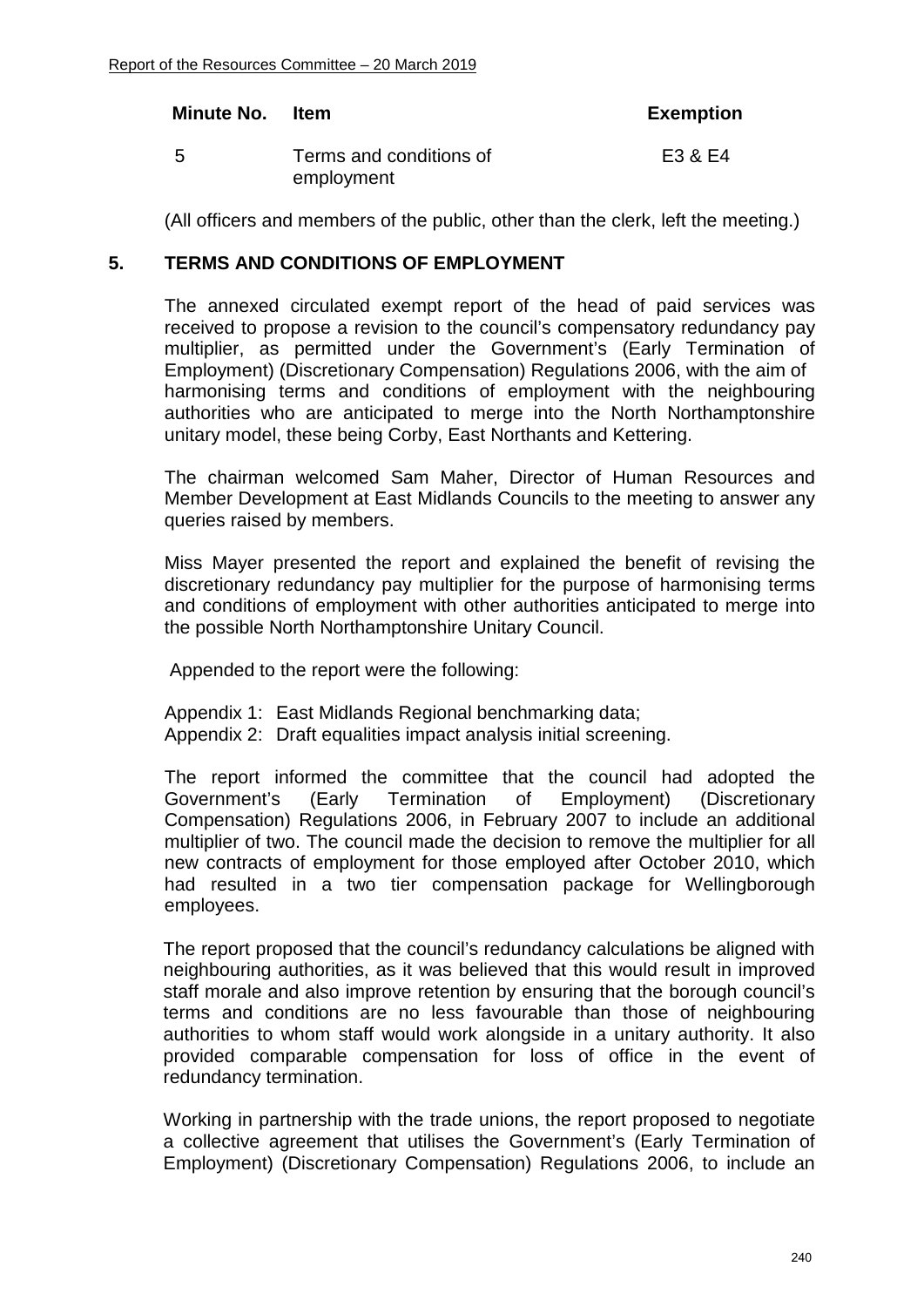additional discretionary multiplier of 2.4, capped at 104 weeks, under the legislation (inclusive of both statutory and compensatory payment elements). If the proposals are accepted, a collective agreement will need to be reached with the trade unions to implement the proposed variations.

Members asked some points of clarification of Miss Maher and considered this to be a good way forward for the future of borough council employees ensuring that they were on the same terms and conditions as other employees across North Northamptonshire. It was felt that this would enhance staff morale and encourage staff retention.

The chairman put the motion to the vote and it was approved unanimously.

**RESOLVED** that approval be given to the following variations to all staff terms and conditions under the Government's (Early termination of employment) (Discretionary Compensation) Regulations 2006, be approved:

- (a) the council exercising its right to utilise the discretionary payments available under the above regulations;
- (b) the level of discretion be recommend to be a multiplier of 2.4, to allow for meaningful negotiations to continue with the recognised trade unions;
- (c) delegated authority being given to the head of paid service to agree minor variations to the above proposals in respect of negotiating a collective agreement;
- (d) delegated authority be given to the head of paid service to agree an implementation date, ahead of the proposed April 2020 Vesting Day, as part of the collective agreement negotiations.

The chairman thanked Miss Maher for attending the meeting.

The chairman re-opened the meeting and officers and public returned to the meeting.

# **6. FINANCIAL MONIT ORING AND POSITION STATEMENT FOR 2018-19**

The annexed circulated report of the section 151 officer was received in relation to the monitoring position for revenue expenditure as estimated at 31 January 2019.

The council had set its net revenue operational budget in February 2019 at £11.059m, made up of £18.527m of gross expenditure and £7.46m of gross income, as summarised in the report.

The net budget of £11.059m was funded by using £1.842m of general fund reserves (of which £0.456m was from general reserves and £1.386m from earmarked reserves) plus other sources of external funding, such as council tax, business rates, revenue support grant, new homes bonus, earmarked reserves and general reserves.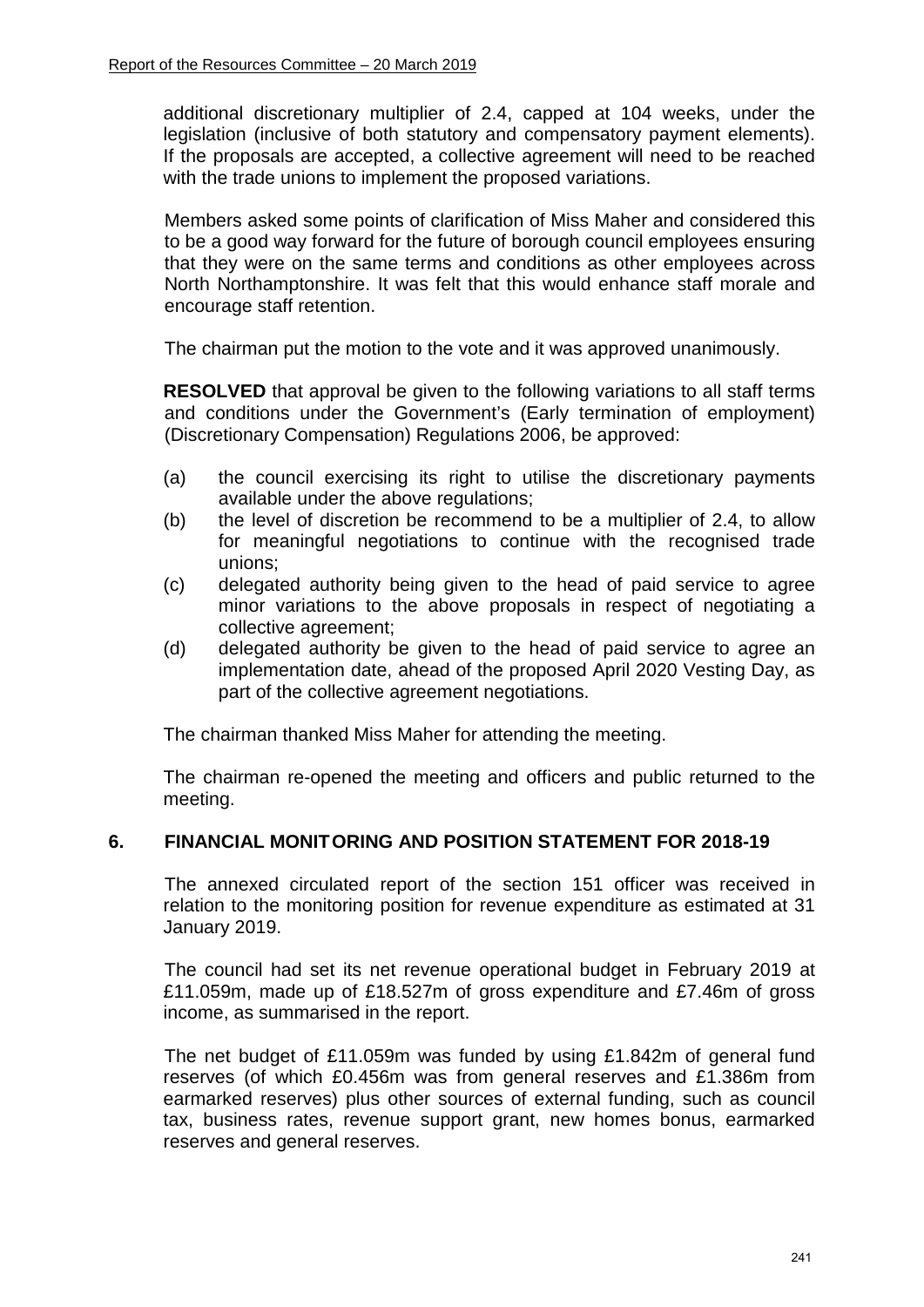Together the overall financing of the total expenditure is £18.527 and this was further detailed in the report. It had been reported in October 2018 that the anticipated sum of £203k of reserves would need to be used to fund the 2018- 19 budget, giving a total use of general reserves of £659k. Further analysis of the spending position and re-profiling of expenditure gave a forecast of an overall increase in the budgeted level of reserves required of £308k, resulting in a revised use of general reserves of £764k, being an increase of £106k from that previously reported.

The principal reason for this related to the Castle Theatre, which was further detailed in the report, this had, however, been partially offset by the refund of software licence costs, a reduction in staffing levels and increased fees and charges.

Appended to the report was a summary of the revenue monitoring.

**RESOLVED** that the position on the revenue monitoring and reasons for the variances as detailed in the appendix to the report be noted.

## **7. CAPITAL PROGRAMME MONITORING**

The annexed circulated report of the section 151 officer was received in relation to the capital programme monitoring to 31 January 2019.

Appended to the report were the following:

Appendix 1: Capital monitoring report to 31 January 2019;

Appendix 2: Summary of capital resources

The report detailed the previously agreed capital programme movements within 2018-19. It was recognised that some schemes were dependent upon external factors in order to progress and these included the Wellingborough road adoptions, Wellingborough heritage and shop front grant initiative and the IT strategy implementation.

The report also detailed the schemes which it was considered would not complete in this financial year, including the compulsory purchase order budget, various schemes that were controlled via external sources and the temporary accommodation mitigation fund.

The report also referred to the re-profiling into 2019-20 of £3.098m which was further detailed in the report and the re-profiling of £100,000 from 2019-20 to 2018-19 following the number of adaptions under the disabled facilities grants scheme which had progressed well and completed.

With regard to the Castle Theatre, funding of £1.050m of capital monies for upgrade works at the Castle Theatre had been allocated, these had been progressed with phase 1 now having been completed. Phase 2 was now commencing and approval was sought for the re-purposing of the approved funding of £109.710, (previously agreed for the replacement of seating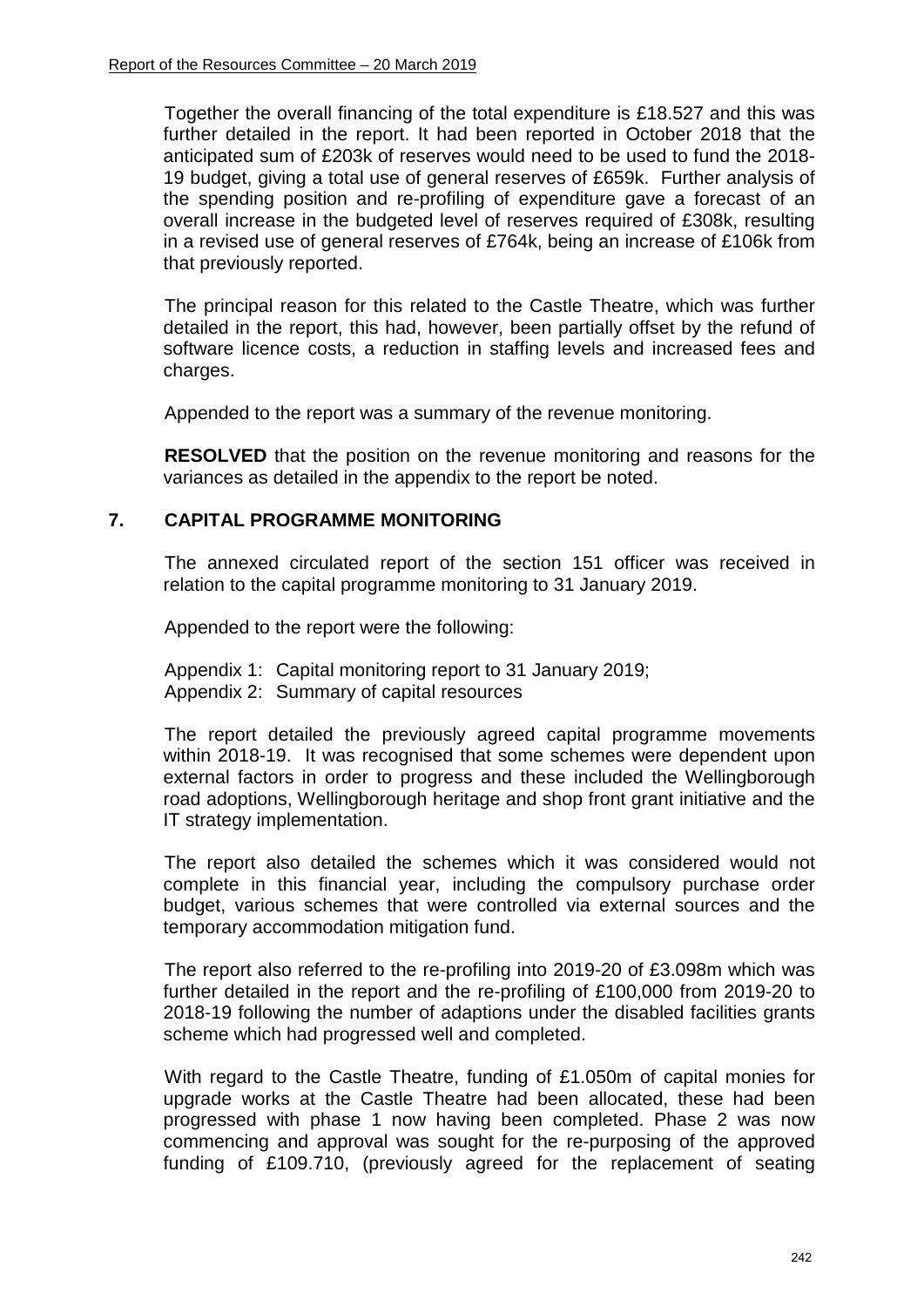wagons, recovering of seat pads and replacement of the sprung dance floor in the studio), being used to replace the auditorium seats.

Members made particular reference to the road adoptions schemes which had been ongoing for some years and asked for an update to be provided for the next resources committee. A number of members shared concern that the road adoption issues needed to be resolved as a matter of urgency.

Queries were also raised over Bassets Park, Skate Park. The Assistant Director, Mr Piper responded and confirmed that he had an officer working on consultation with the community, there appeared to be considerable support for the skate park and he was very hopeful that this would progress in the near future.

Reference was made to the improvements to the Hind Hotel as well as the work undertaken to the shop fronts. Members thanked officers for the progression made with both these projects and asked if a members briefing note could be issued informing members of the works that had taken place.

With regard to the financing of the skate park improvements at Earls Barton, members asked for a members briefing note in relation to the section 106 funding from the David Wilson Homes development at Earls Barton.

Officers confirmed that they would prepare briefing notes as requested.

The Director of Resources, Mr Darcy was asked what he considered would be the 'actual' expenditure to the end of March. He informed the meeting that currently expenditure stood at £2.4m and he considered that with work progressing well on other schemes that it would be over £3m.

# **RESOLVED** that:

- (i) the projected outturn and anticipated variances as at 31 January 2019 be noted;
- (ii) the external funding be noted;
- (iii) the scheme re-profiling as detailed in 7.2 and 7.3 in the report be noted;
- (iv) approval be given to the previously awarded funding for works at the Castle Theatre to be re-purposed for the replacement of the auditorium seats.

## **8. CAPITAL AND INVESTMENT STRATEGY FOR THE MEDIUM TERM**

The annexed circulated report of the section 151 officer was received to present committee with the capital strategy for the medium term, together with a list of all agreed capital schemes for the coming years, including the asset investment strategy and non-treasury investment indicators.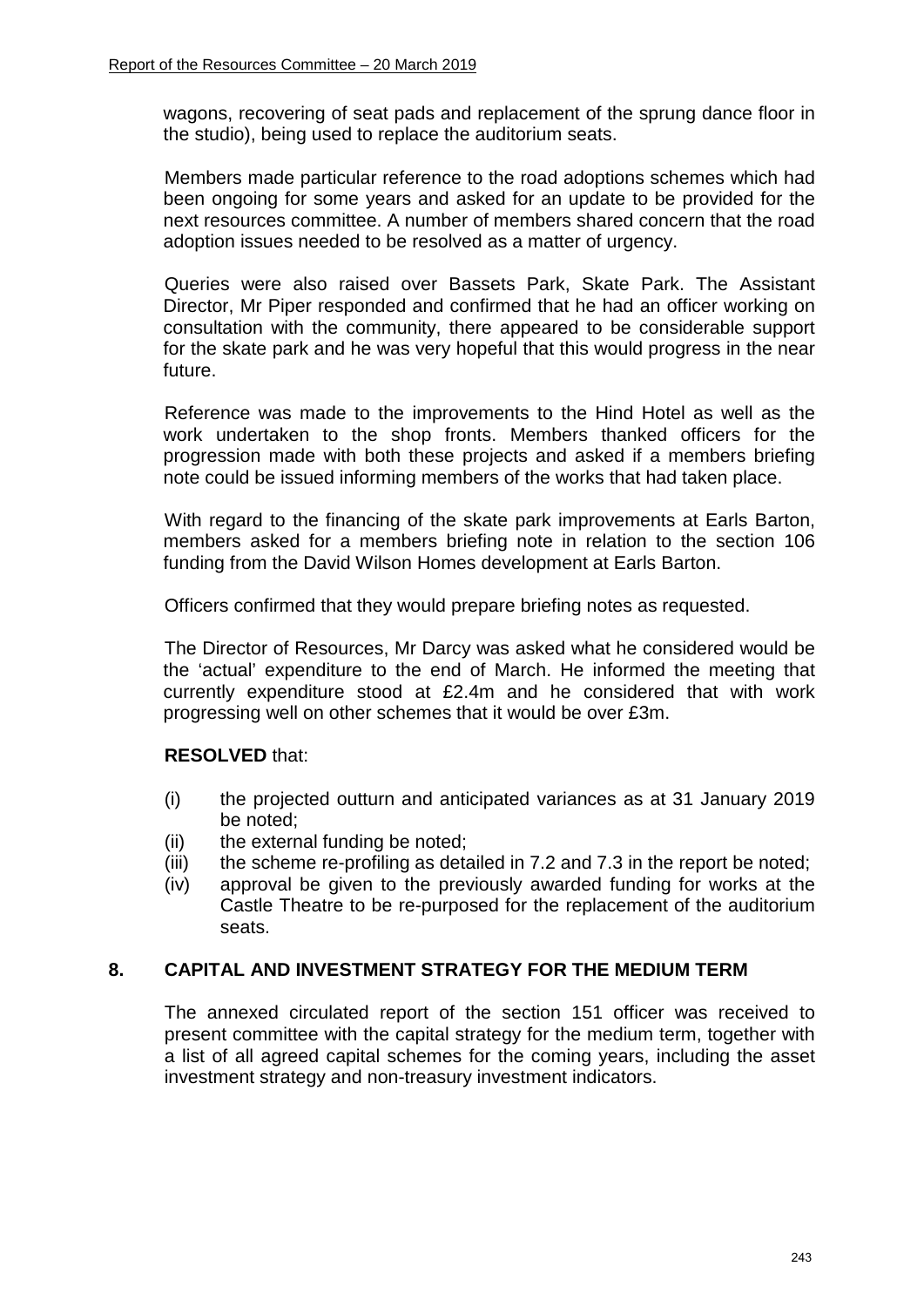Appended to the report were the following:

Appendix 1: Capital strategy for the medium term (March 2019);

Appendix 2: Capital programme 2019/20 onwards as agreed in February 2019.

The section 151 officer's aim was to provide greater accuracy and certainty in the planning and governance of the capital programme with improvements to the internal monitoring and reporting continuing to be made.

The capital and investment strategy was agreed annually and the report detailed the capital strategy and governance arrangements that will be in place for the next financial year.

In order to keep projects moving and prevent delay it had been agreed that a tolerance level of up to 10% of the total project costs, not to exceed £20k in total, could be agreed by the section 151 officer, in consultation with the chairman and/or vice-chairman of resources committee. This would avoid the need for urgent action between committee dates; any expenditure will be reported to committee at the next available opportunity.

The director of resources particularly pointed members to item 3.16 of the strategy and the flexible use of capital receipts as outlined as part of the financial settlement from central government.

Members discussed the strategy and suggested some minor amendments thereto with particular reference to the following:

3.7 - Capital grants the word 'inconsistent' be amended to consistent;

4.4 - Generate further revenue - bullet point two the words 'council owned land' be added;

6.7 - Investment guidelines - bullet point 8 be changed to read 'the borough of' Wellingborough;

6.11 – Governance - When forming an investment panel, the leader of the opposition would also be involved and this should be added. Delegated powers - in accordance with the constitution officers had delegated powers which they considered to be a necessity to retain. Members asked, however, that at line five, the word *'may'* be deleted and the words *'should normally, time permitting'* be added.

Members thanked officers for the excellent report, which they had found most useful.

**R1 RECOMMENDED** that the capital and investment strategy, updated with the minor amendments, be approved.

#### **9. PRUDENTIAL INDICATORS AND TREASURY MANAGEMENT STRATEGY 2019-20**

The annexed circulated report of the section 151 officer was received in relation to the council's treasury management process.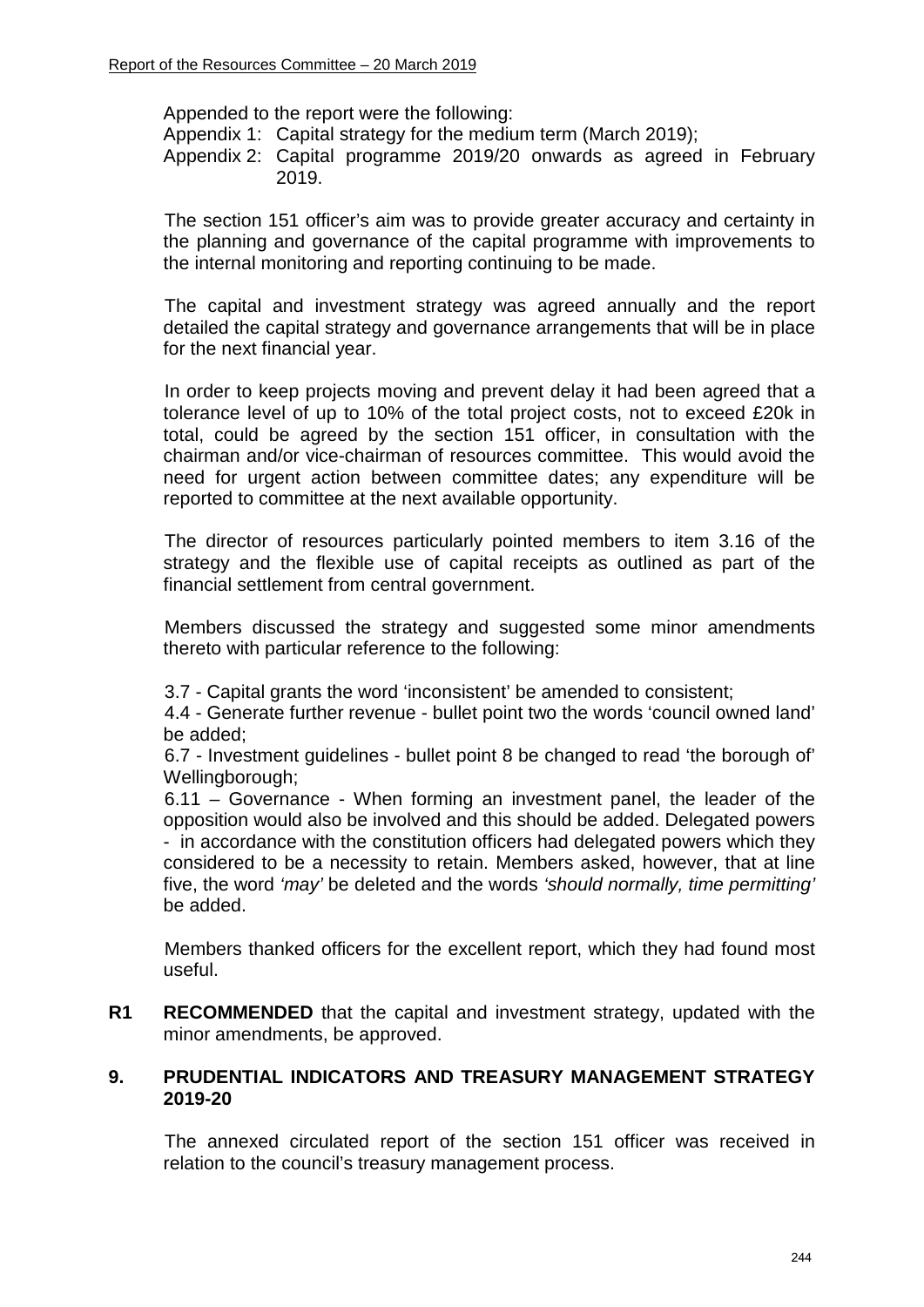The director of resources reported that the council was currently debt free with no borrowing but referenced the provision, included in the strategy at 6.5 that should a capital investment scheme necessitate borrowing, and if there was a strong business case that would mitigate the cost of borrowing, this could be considered.

The report also detailed the cash flow from service expenditure and the income therefrom, as well as revenue and capital reserves all of which give rise to investment balances. The report set out the policies and strategies which needed to be approved to comply with the CIPFA Treasury Management Code of Practice (the code).

The report also detailed the revised CIPFA treasury management code of practice 2017, the CIPFA prudential code, the balanced budget requirement, the treasury management strategy for 2019-20, the treasury limits for 2019-20 to 2021-22, the prudential and treasury indicators for 2019-20 to 2021-22, the current treasury position, the prospects for interest rates, the borrowing requirement and strategy, the policy on borrowing in advance, the annual investment strategy, the creditworthiness policy, country limits, levels of investment, Banks, Building Societies, Local Authorities, policy on the use of external service providers and the scheme of delegation.

Appended to the report was the treasury management strategy statement including the minimum revenue provision policy statement and annual investment strategy 2019-20.

Members considered the report and made reference to the potential to borrow which they felt was a good addition for flexibility. Some members considered that the council should remain debt free but that should there be a requirement to borrow that such decision needed to be made by full council. The director of resources and managing director responded to members concerns and explained that a quick decision about the necessity to borrow may be required which would prohibit the decision being put before council, interest rates change twice daily and time may be of the essence in deciding whether to borrow at a certain rate and a certain time.

The chairman gave members his assurance that they would be notified of any large scheme where borrowing may be required.

Clarification was also sought over where investments were held. The director of resources confirmed that all investments were in the UK.

## **R2 RECOMMENDED** that:

- (i) approval be given to the treasury management strategy statement as appended to the report;
- (ii) approval be given to borrowing being considered as a source of financing for certain capital schemes, based on a strong business case for investment and revenue returns to cover the costs.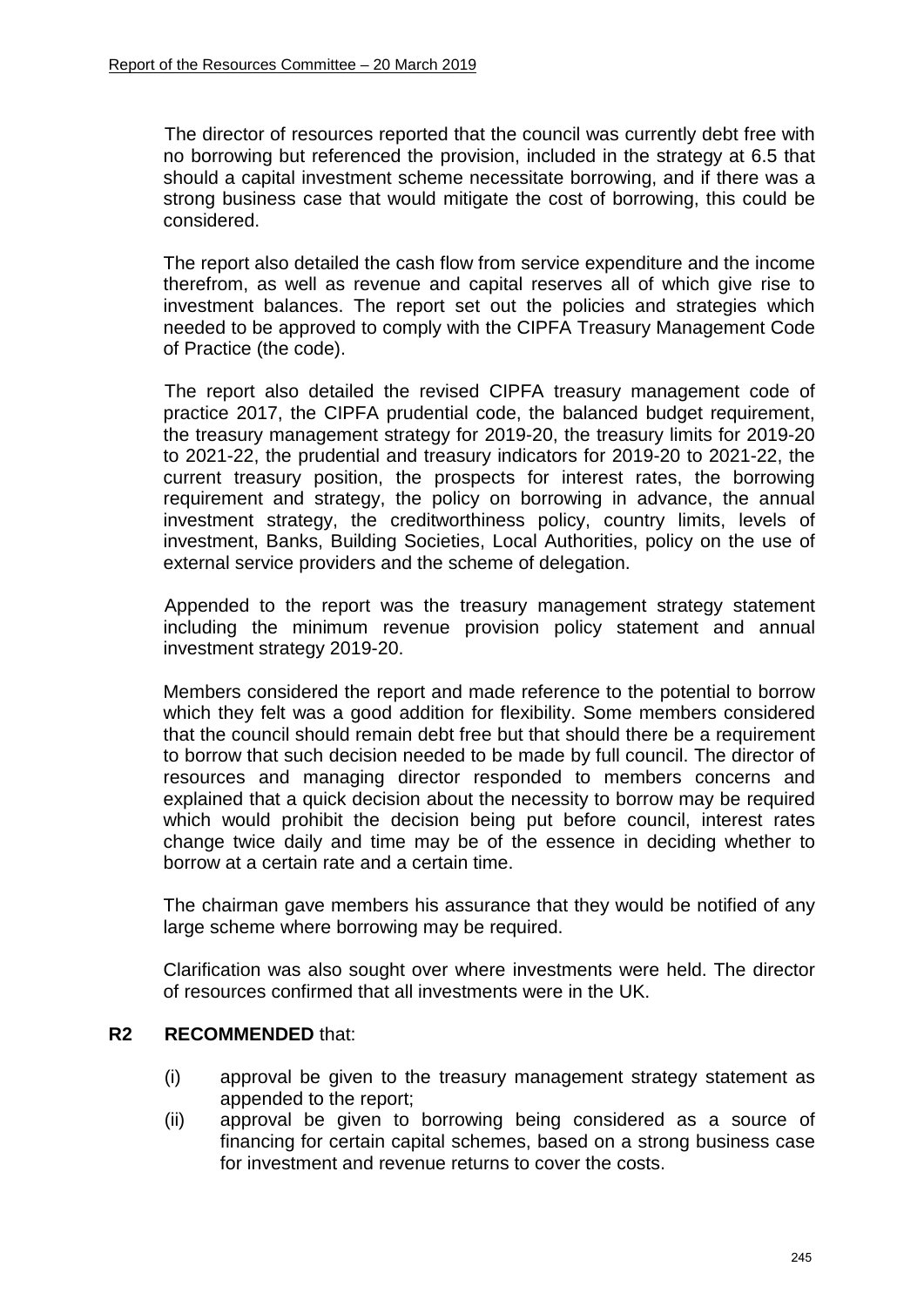# **10. PROPERTY MATTERS UPDATE**

The annexed circulated report of the director was received to provide members with a summary in relation to the current situation with ongoing approved projects.

The report detailed how the current projects were progressing and confirmed that it was intended to establish a project steering group to support the governance of projects and that further improvements would be made to the updating of the project lists in the future.

Appendix 1 referred to the current projects and Appendix 2 to the projects that were 'business as usual'.

Reference was also made to the Wellingborough Homes Land Transfer and the progress made with regard to the project. In February 2018, this committee had resolved to agree, in principle, to the transfer of land on ex council housing estates to Wellingborough Homes, and to receive a future report on the detail of the transfers. It was further resolved to provide a binding commitment to enable Wellingborough Homes to progress the developments proposed at Milner Road, Finedon, Penrith Drive and Fulmar Lane off Nest Farm Road, Wellingborough. The freehold of the properties at Penrith Drive and Milner Road had been transferred and work had started on site. The transfer of the Fulmar Lane site was expected at the end of March.

Members were very pleased at the progress made with the sites which would bring a number of much needed new dwellings to both Wellingborough and Finedon, and thanked officers.

Members were also pleased with the progress made to bring flats above shops in the town centre back into use. They also commented on the improvements being made to the Tresham building and the enhancements proposed to the public realm.

**RESOLVED** that the progress made on the projects as outlined in the appendices to the report be noted.

## **11. COMMUNITY ASSET TRANSFER REQUEST**

The annexed circulated report of the director was received in relation to the transfer of an asset, under the community asset transfer policy, to Finedon Town Council.

The report detailed the request and subsequent application by Finedon Town Council for the transfer of land at the Pocket Park/Tainty Field which has been used and maintained by the town council (formerly parish council) since 1987.

Appended to the report was the business case from Finedon Town Council requesting a 'freehold' transfer. The council's community asset transfer policy